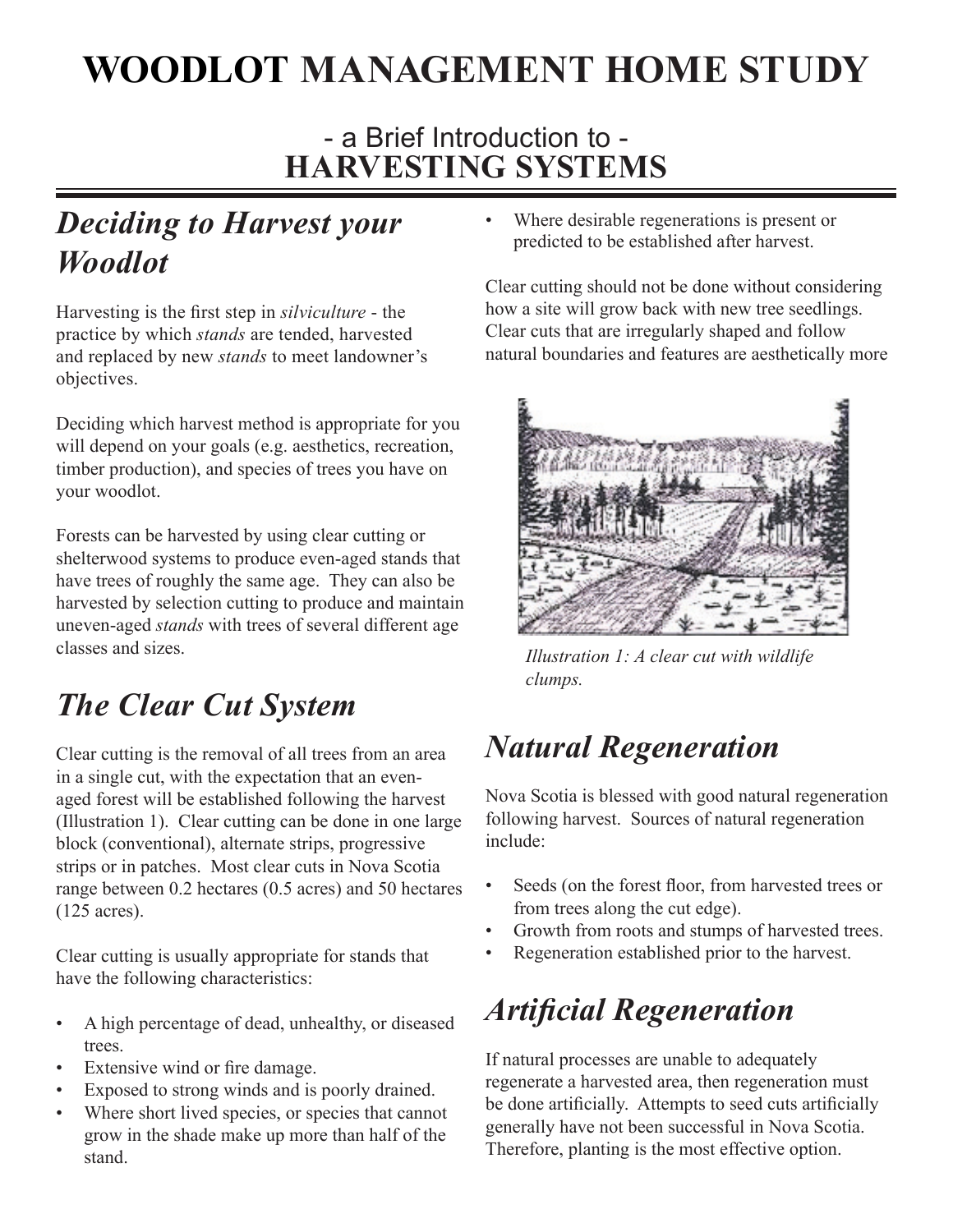Site preparation is usually necessary before planting. Preparation can be done during harvesting by driving a forwarder over the site to crush the brush or by mixing the soil and upper organic layer while you drag (skid) the wood out. Site preparation can also be done by using special site preparation equipment.

Mixed wood and softwood sites should not be planted for at least two years from the date of harvest, due to threat of seedling debarking weevil.

#### *The Shelterwood System*

Shelterwood harvesting is an even-aged system used to establish and develop desirable natural regeneration. Removing a mature stand in 2 to 3 cuts over 5 to 20 years, allows more sunlight to reach the forest floor to stimulate seedling development. The overstory provides seed and shelter for seedlings that can grow under partial shade.

The Shelterwood system is recommended for:

- Healthy mature stands. •
- Long-lived species that can grow in partial shade such as, red spruce, eastern hemlock, white pine, yellow birch, white ash, and sugar maple. •
- Sheltered stands on deep, well drained soils. •
- High volume stands, for economic feasibility. •

Shelterwood harvest is generally carried out in three stages: seed cut, release cut, and final cut.

#### **Shelterwood Harvesting**



Final Cut



Shelterwood harvesting can also be done in strips or as the seed tree method.

#### *The Selection System*

Selection cutting allows a regular harvest of trees from several age classes without removing the entire canopy. Selection cutting removes poor quality mature and immature trees and provides space and seedbed conditions for the establishment and development of new trees.

Group selection is the harvest of small groups or clumps of trees. It creates openings that allow for regeneration of species that cannot grow in the shade.

Selection cutting can also be done by removing single trees where only small openings are created. This method favours shade tolerant species (Illustration 3).



**Group**



**Single Tree**

*Illustration 3: Group and single tree selection methods*

Selection harvesting should be considered in stands where:

- Trees are mature and where at least half of the trees are long-lived and can grow in the shade. •
- At least three age classes are present (e.g. seedling, pole sized, and mature trees). •
- Stands are sheltered and wind-firm •
- Wildlife, recreation and other land values are better satisfied under selection harvesting. •

Selection cutting is different from selective cutting,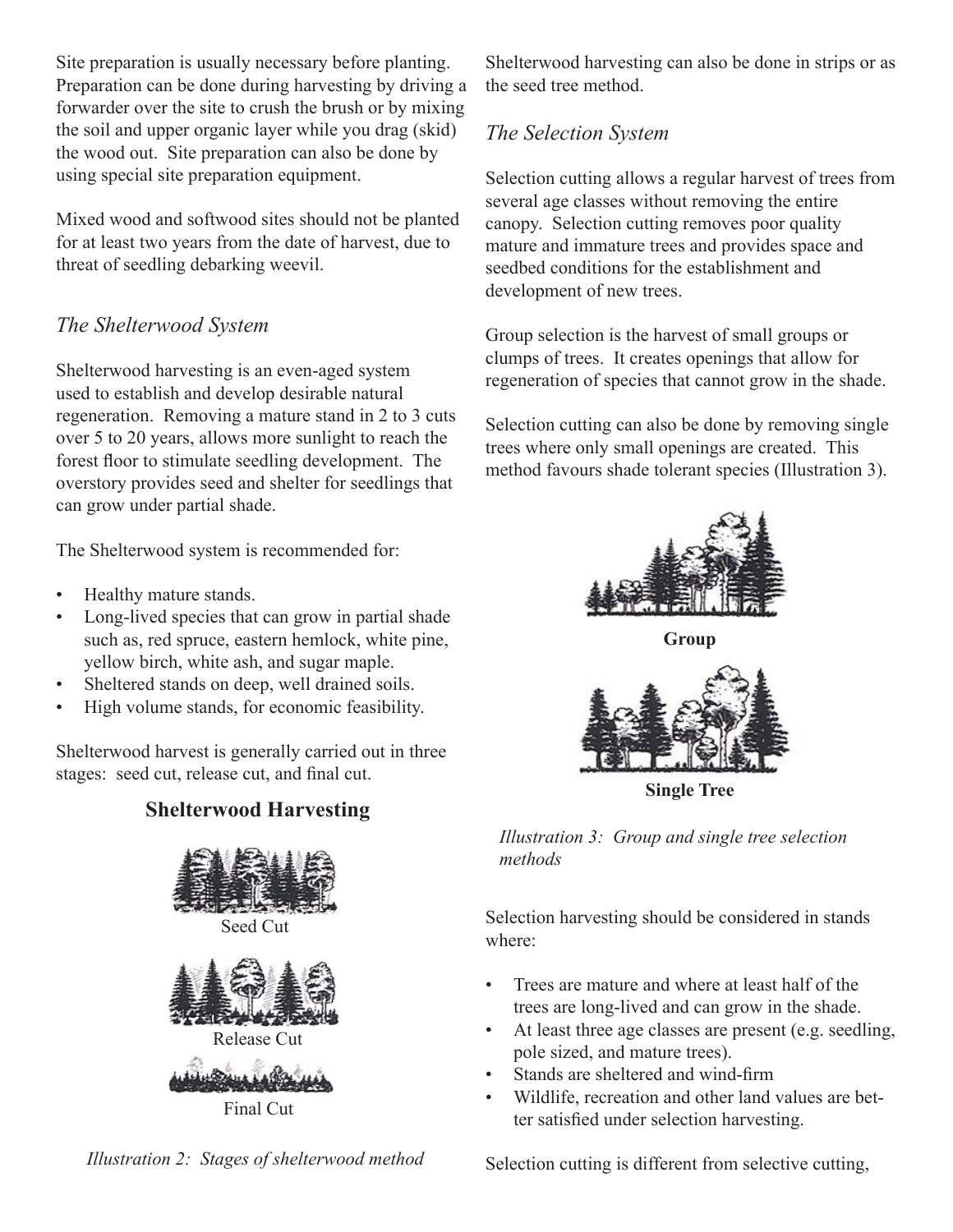sometimes called high-grading. **Selective** cutting removes the best trees, leaving only poor quality trees and seeds to form the new forest.

## *Other Considerations*

#### *Management Planning*

In most cases, proper planning is the key to realizing your objectives. Having a management plan will help you plan effectively and it will also ensure that you understand where your boundary lines are, which is vital before you begin harvesting.

#### *Regulations*

The Wildlife Habitat and Watercourses Protection Regulations must be followed when forest harvesting takes place on any woodland in Nova Scotia. This involves leaving cavity trees, snags, coarse woody debris, and wildlife clumps, as well as maintaining special management zones along watercourses. Please contact the Department of Natural Resources (DNR) for more details, or visit: www.gov.ns.ca/natr/forestry/

#### *Erosion Control*

Proper planning of roads and access trails can help prevent soil erosion and stream siltation. Erosion can also be reduced by not hauling during soft seasons, especially the spring. Winter and summer operations are generally best.

#### *Hiring a Contractor*

Contractors should have extensive forestry knowledge, strong ethics, good business practices, and have a good sense of stewardship for the land. Contractors with these credentials will be pleased to provide you with a reference and a written contract.

#### *Silviculture Funding*

Currently silviculture funding is available through the Forest Sustainability Regulations. It is best to discuss silviculture options and potential funding

before your woodland is harvested. For further information, please visit: www.gov.ns.ca/natr/forestry/strategy/sustainabilityregs.htm

#### *Estimating Volume*

Before hiring a contractor or harvesting yourself, you should have an estimate of standing wood volume and volume to be cut. Some contractors offer this service, but it is a good idea to hire someone independent of the contractor.

### *Glossary*

Harvesting - Removing saleable mature forest trees either individually or as stands.

Clear Cutting - Removing all trees from an area at one time.

Shelterwood - The stand is removed in a series of cuts begun several years before the final harvest.

Selection Cutting - Mature trees and less vigorous immature trees are periodically harvested over the whole area, singly and in a group.

Cavity Tree - Living or dead trees with natural or excavated holes or cavities.

Special Management Zones - A strip along each edge of a watercourse where partial harvesting, under certain conditions, is permitted within the zone.

Wildlife Corridor - A continuous undisturbed area left after harvesting where wildlife can travel, feed , and find shelter. Usually connecting isolated patches of habitat; often along watercourses.

Siltation - The filling-in of lakes and stream channels with soil particles, usually as a result of erosion on adjacent land.

Contractor - A party who agrees to provide supplies or services in accordance with a valid and legal contract.